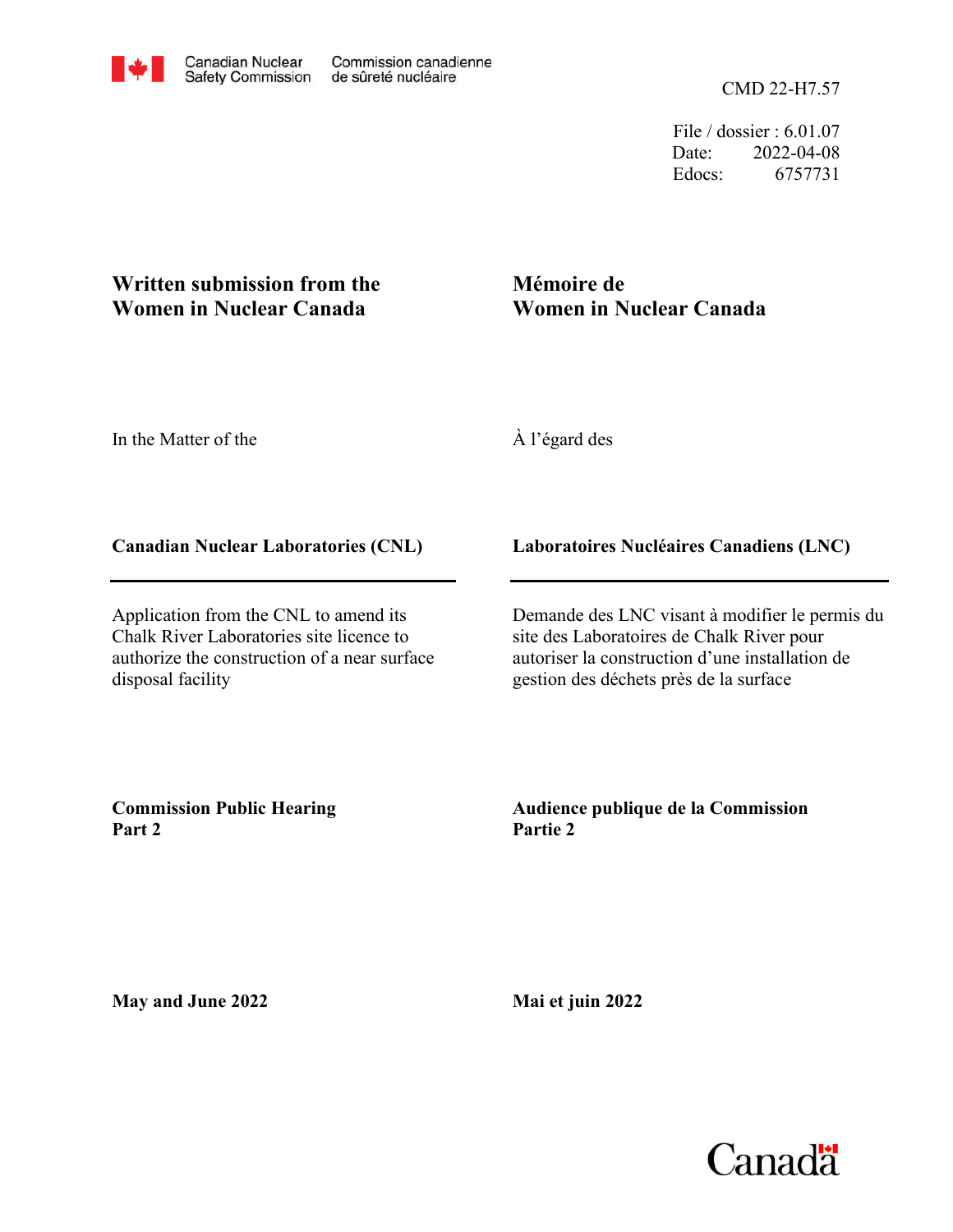

Senior Tribunal Officer, Secretariat Canadian Nuclear Safety Commission 280 Slater Street P.O. Box 1046, Station B Ottawa, Ontario K1P 5S9 Sent via email to interventions@cnsc-ccsn.gc.ca

April 8th, 2022

**Subject: Canadian Nuclear Laboratories' application to amend its Chalk River Laboratories site licence to authorize the construction of a near surface disposal facility (IAA Reference Number: 80122)**

Dear Secretariat,

Women in Nuclear (WiN) Canada is pleased to submit a written intervention in support of Canadian Nuclear Laboratories' application to amend its Chalk River Laboratories site licence in order to authorize the construction of a Near Surface Disposal Facility (NSDF).

Established in 2004, WiN Canada today has over 4,000 members across Canada. Our members work in the nuclear industry and many live in the communities in which the nuclear industry operates. Safety and the environment are always an important consideration for our members. We place a high priority on the safety of communities in which we live, work, and raise our families. As women working in the nuclear industry, we value the role nuclear energy plays in a net-zero carbon future. The role of nuclear energy in Canada is critical to our success in reaching our net-zero carbon goals by 2050. Canada's nuclear industry makes an important contribution to reducing greenhouse gas (GHG) emissions. "Women are disproportionally affected by the impacts of climate change all over the world. Women's traditional roles as the primary users and managers of natural resources, primary caregivers, and keepers of the home mean they are involved in and depend on livelihoods and resources that are put most at risk by climate change" (Canada.ca, 2019). A clean-energy future is important to women everywhere. Approval of this licence based on the data submitted demonstrates the need for this facility in order to align with having a clean future in Canada.

CNL has proven that NSDF is considered a key facility that is needed to conduct environmental remediation of contaminated soils and materials that are already present at the Chalk River Laboratories (CRL) site. This is required in order to protect the environment, including the Ottawa River. The NSDF will represent a permanent solution to reduce environmental risk and isolate low-level radioactive waste, in accordance with international guidance and regulatory requirements. Based on the provided information, the NSDF is designed to be safe and secure against extreme weather conditions; proven to have an engineered containment mound that is internationally recognized as best practice for low-level radioactive waste disposal; and having a barrier system that has undergone rigorous materials testing. This is considered a long-term solution to Canada's growing problem of where to store its low-level waste.

c/o Redstone Agency Inc. 705-1 Eglinton Ave. E. Toronto ON M4P 3A1

 $(416)$  915-3020 x 106 canada@womeninnuclear.com womeninnuclear.com

in Women in Nuclear Canada **6** /womeninnuclear.canada @win\_canada